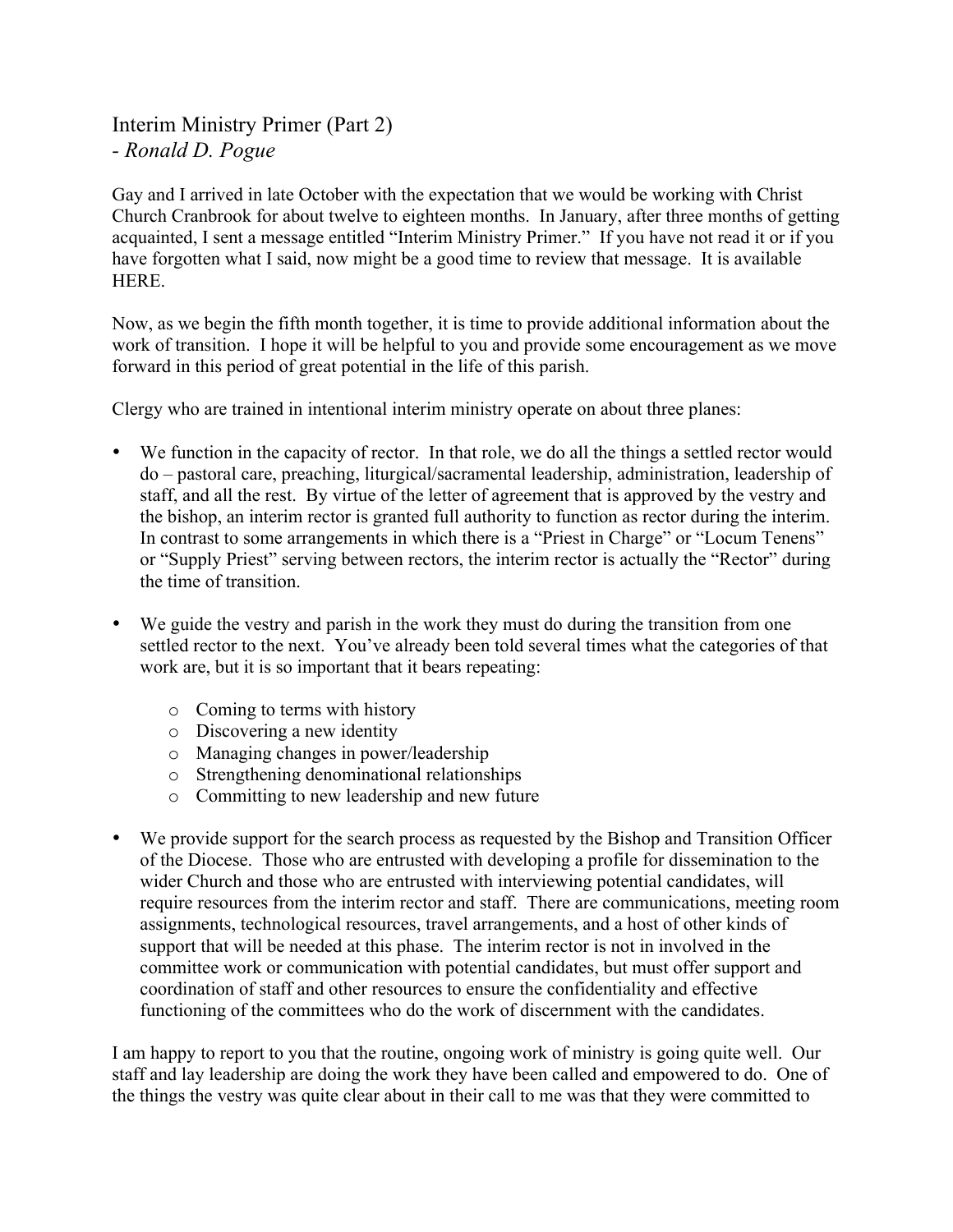maintaining momentum during the transition and wanted me to provide the necessary leadership to accomplish that objective. Things that were in the process of getting underway, things that were scheduled to be started, ideas that were germinating, and things that needed to be discontinued or changed in some way are receiving the necessary attention. The forward movement of the parish does not and should not slow or stop during a time of transition. Vibrant and mission-focused leaders are attracted to vibrant and mission-focused congregations. If the vestry wanted to seek and call a maintenance-oriented priest, the appropriate strategy would be to maintain the status quo. Your vestry is committed to moving forward.

The work of transition is also going well. We have identified some initial information related to the history of the parish and its current identity. That information is being shaped into a series of gatherings called "Holy Conversations" that will take place after Easter. The vestry is in the process of revising and implementing the rotation system for standing committees, providing for healthy change in power and leadership. The vestry and Bishop Gibbs are working together on ways to strengthen relations with each other and the diocese. Our Holy Conversations, along with input from our committees, guilds, and ministry groups, will inform parish leadership regarding strategic objectives for the future with a new spiritual leader.

The search has not begun. Some wonder why. Some are worried that this is unusual. Some are comparing the present circumstances to the way searches at Christ Church Cranbrook have been carried out in the past. Most are content to trust the leaders you have elected to move through the process at a pace and in a manner that they believe will bring the greatest benefit to the parish in the long run. I'll offer a few basic principles and pieces of information that may bring insight and encouragement for everyone. Although there are always a few elements of the process that are different from diocese to diocese, almost everything I'm about to describe is the way it works in every diocese of The Episcopal Church.

- We are an *episcopal* Church. That means we vest ecclesiastical authority in bishops who oversee the work of dioceses. "The ministry of a bishop is to represent Christ and his Church, particularly as apostle, chief priest, and pastor of a diocese; to guard the faith, unity and discipline of the whole Church; to proclaim the Word of God; to act in Christ's name for the reconciliation of the world and the building up of the Church; and to ordain others to continue Christ's ministry" (BCP, p. 855). Our bishop is The Right Reverend Wendell N. Gibbs, Jr. He has been the bishop of this diocese for thirteen years. In our system, congregations are given a tremendous amount of autonomy. However, the diocese is the basic unit of governance in this Church, not the congregation. Each congregation is a "branch office" of the diocese. One of the roles of the diocesan bishop is to determine which persons are permitted to serve as ordained clergy in the diocese under the bishop's leadership. And, each diocesan bishop is responsible for overseeing order in the life of the diocese. Therefore, the bishop of each diocese is always responsible for developing a process of calling clergy and for overseeing that process. Most of our bishops delegate the details of this important work to one or more members of the diocesan staff. In our case, the transition officer is Canon Lisa Gray.
- The Episcopal Church has a committee, staff, and offices at the general level that serve all bishops and dioceses in the overall scope of healthy searches and transitions. Those involved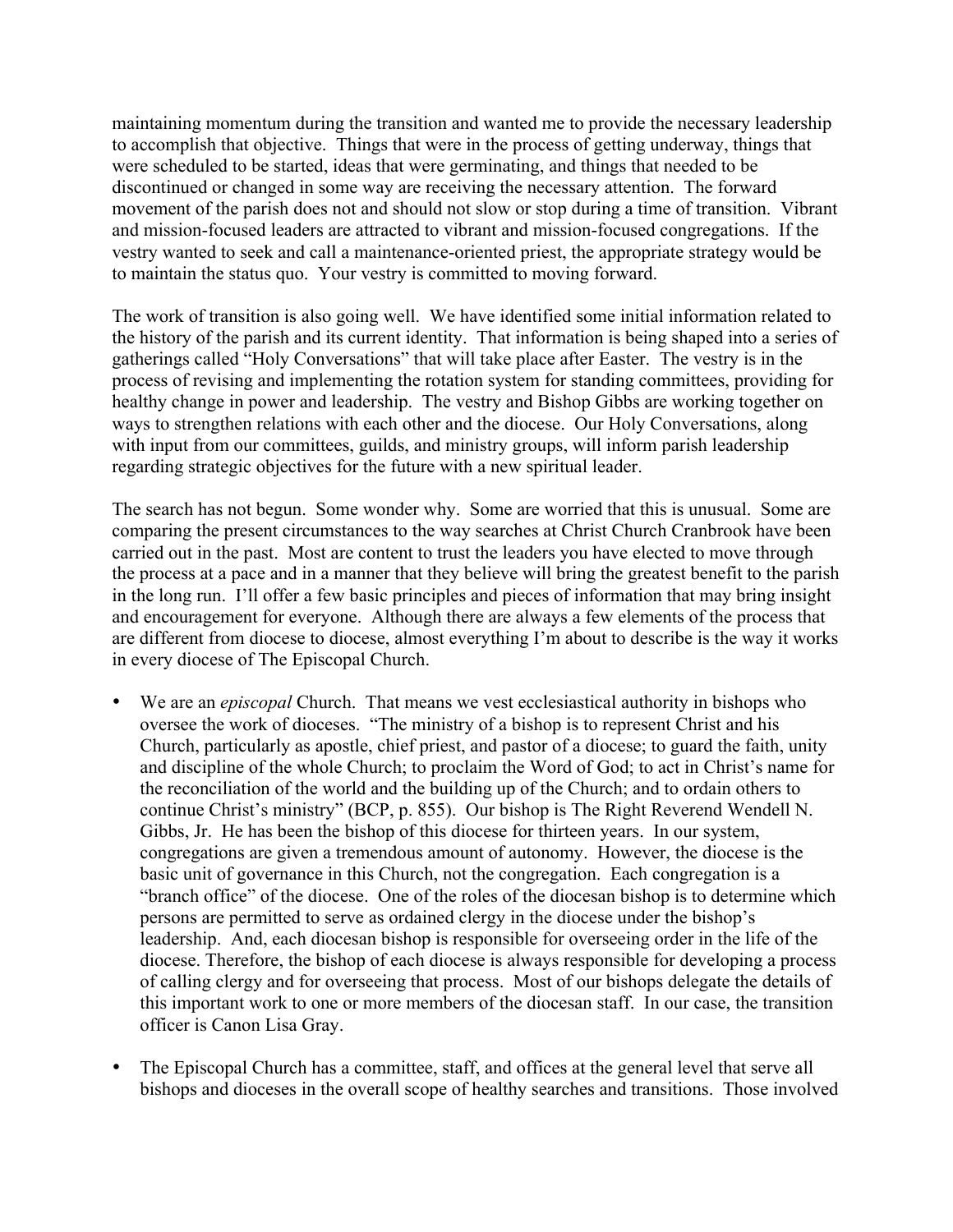in that work received input from across The Episcopal Church regarding ways to improve the ways congregations go about finding and calling new rectors. That resulted in some changes, some new best practices, and new online tools and resources for bishops, clergy, and congregations. When the work of those involved in providing resources for transitions changed three years ago, the Church Deployment Office (CDO) became the Office of Transition Ministry (OTM). In addition to information about church size, physical resources, attendance, and compensation, there are now twelve questions that must be answered as truthfully as possible about the congregation, its history, its current self-understanding, its leadership, its role in the diocese, and its vision for the future. Arriving at those answers takes time and prayerful self-examination on the part of the parish. The process has not been simple for a long time and this new process is not any simpler. But it is different and, we hope, more effective for Episcopal churches in the early days of the twenty-first century.

- Bishop Gibbs determined at an early stage in the transition at Christ Church Cranbrook that the process leading to the search for and call of a new rector should not be rushed. This is because it is a process of prayerful and mutual discernment on the part of the parish and those clergy who will be under consideration. While there may be some similarities with hiring a new CEO for a corporation or an educational institution, there are many other ways in which the process is not at all similar. In his role as the Chief Pastor and Priest of the diocese, Bishop Gibbs wants to be sure that the parish is taking ample time to work through those five developmental tasks and give the most truthful answers to the questions that will eventually be placed on the OTM website for all to see. There are elements of the history of the congregation and its relations with its rectors and bishops that need to be examined and understood. There are also some aspects of parish life that need to be examined and understood. There are numerous ways in which the parish today is remarkably different from the parish it was only three years ago.
- The vestry you have elected to govern this parish is committed to working in harmony with Bishop Gibbs and Canon Gray during the transition and the search for a rector. They need your prayers, patience, and support as they fulfill the work they have been called to do on behalf of the entire parish.
- The *transition* began the day The Rev. Gary Hall announced his call to become dean of the Washington National Cathedral. It will conclude on the day your new rector arrives. Bishop Gibbs and Canon Gray will be monitoring the progress of the transition and, at some point later this year, when they are confident that the parish is ready, the *search process* will be allowed to move forward.
	- o The process begins with a *self-study or profile committee*. That committee will provide the information that is needed for the OTM profile. Their information will be obtained in a variety of ways, including the conversations we are already having in *Cultivating Fruitfulness*, *The Bible in One Year,* various meetings throughout the parish, and in the *Holy Conversations*. After their report is approved by the vestry and the bishop, a parish portfolio and profile will be made public and the information will be placed on the OTM website. At that point, the position becomes "open to receive names."